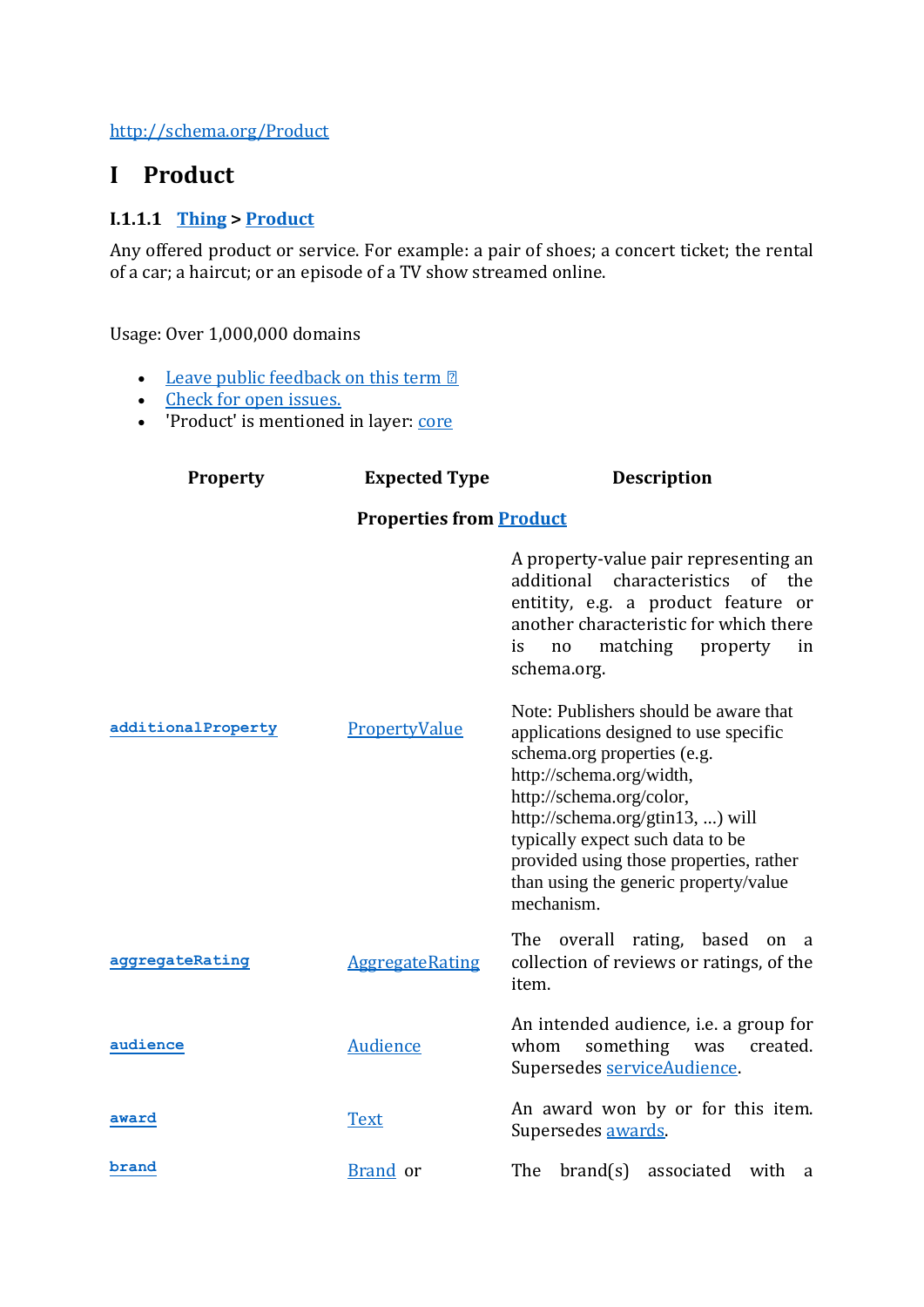| <b>Property</b>                   | <b>Expected Type</b>                           | <b>Description</b>                                                                                                                                                                                                                                                                                                           |
|-----------------------------------|------------------------------------------------|------------------------------------------------------------------------------------------------------------------------------------------------------------------------------------------------------------------------------------------------------------------------------------------------------------------------------|
|                                   | <b>Organization</b>                            | product or service, or the brand $(s)$<br>maintained by an organization or<br>business person.                                                                                                                                                                                                                               |
| category                          | Text or<br><b>Thing</b>                        | A category for the item. Greater signs<br>or slashes can be used to informally<br>indicate a category hierarchy.                                                                                                                                                                                                             |
| color                             | <b>Text</b>                                    | The color of the product.                                                                                                                                                                                                                                                                                                    |
| depth                             | Distance or<br><b>QuantitativeValue</b>        | The depth of the item.                                                                                                                                                                                                                                                                                                       |
| gtin12                            | <b>Text</b>                                    | The GTIN-12 code of the product, or<br>the product to which the offer refers.<br>The GTIN-12 is the 12-digit GS1<br>Identification Key composed of a<br>Company Prefix,<br>U.P.C.<br>Item<br>Reference, and Check Digit used to<br>identify trade items. See GS1 GTIN<br><b>Summary</b> for more details.                    |
| gtin13                            | <b>Text</b>                                    | The <u>GTIN-13</u> code of the product, or<br>the product to which the offer refers.<br>This is equivalent to 13-digit ISBN<br>codes and EAN UCC-13. Former 12-<br>digit UPC codes can be converted into<br>a GTIN-13 code by simply adding a<br>preceeding zero. See GS1<br><b>GTIN</b><br><b>Summary for more details.</b> |
| gtin14                            | <b>Text</b>                                    | The GTIN-14 code of the product, or<br>the product to which the offer refers.<br>See GS1 GTIN Summary for more<br>details.                                                                                                                                                                                                   |
| gtin8                             | <b>Text</b>                                    | The <u>GTIN-8</u> code of the product, or<br>the product to which the offer refers.<br>This code is also known as EAN/UCC-<br>8 or 8-digit EAN. See GS1 GTIN<br><b>Summary</b> for more details.                                                                                                                             |
| height                            | <u>Distance</u> or<br><b>QuantitativeValue</b> | The height of the item.                                                                                                                                                                                                                                                                                                      |
| isAccessoryOrSparePartFor Product |                                                | A pointer to another product (or<br>multiple products) for which this<br>product is an accessory or spare part.                                                                                                                                                                                                              |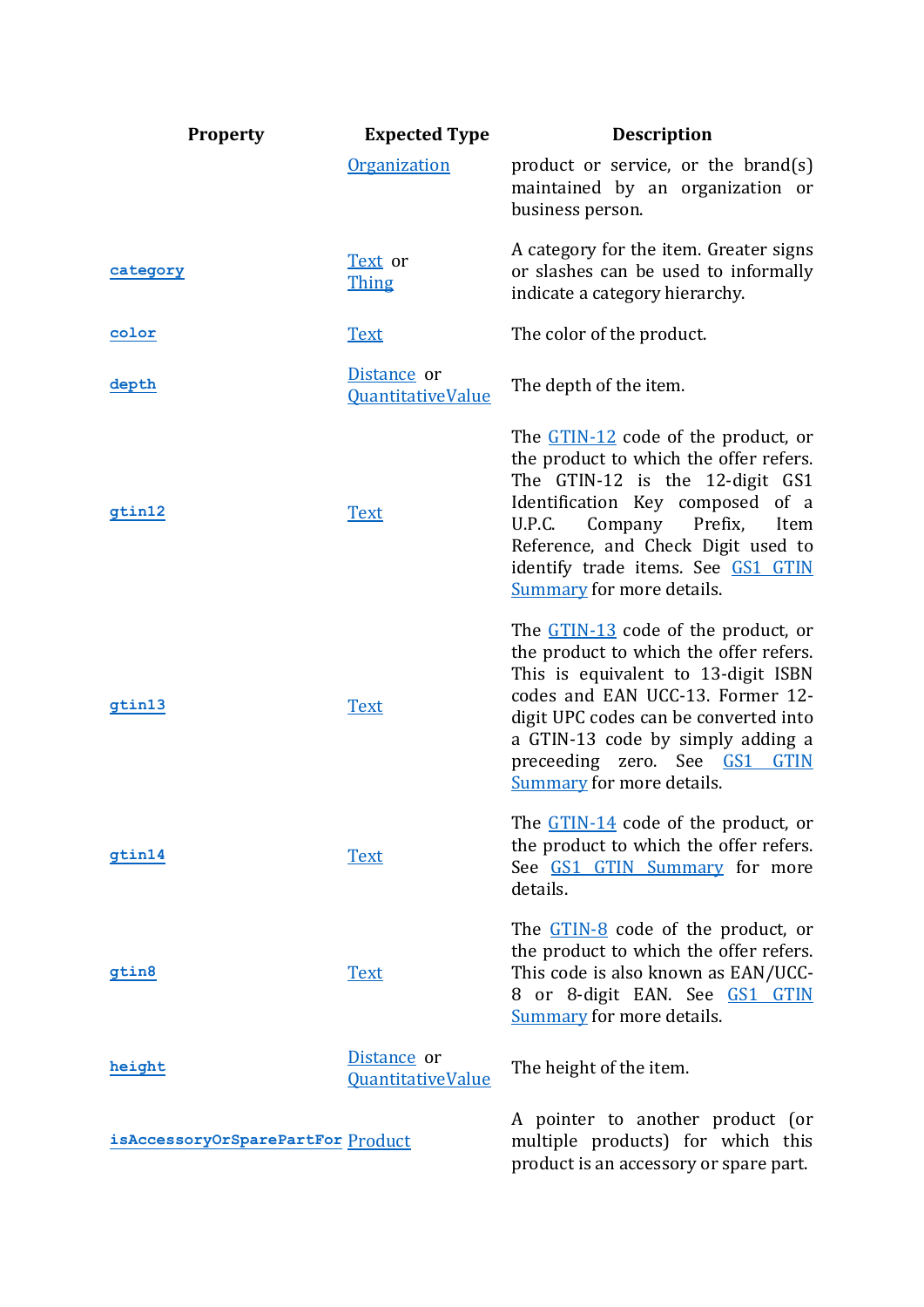| <b>Property</b> | <b>Expected Type</b>           | <b>Description</b>                                                                                                                                                                                                                                                                                                                                             |
|-----------------|--------------------------------|----------------------------------------------------------------------------------------------------------------------------------------------------------------------------------------------------------------------------------------------------------------------------------------------------------------------------------------------------------------|
| isConsumableFor | Product                        | A pointer to another product (or<br>multiple products) for which this<br>product is a consumable.                                                                                                                                                                                                                                                              |
| isRelatedTo     | Product or<br>Service          | A pointer to another, somehow<br>product<br>related<br>(<br>multiple<br>products).                                                                                                                                                                                                                                                                             |
| isSimilarTo     | Product or<br>Service          | A pointer to another, functionally<br>similar<br>product<br>(<br>multiple<br>products).                                                                                                                                                                                                                                                                        |
| itemCondition   |                                | predefined<br>value<br>from<br>A<br>OfferItemCondition<br>textual<br>or<br>$\overline{a}$<br>OfferItemCondition description of the condition of the<br>product or service, or the products or<br>services included in the offer.                                                                                                                               |
| <u>logo</u>     | ImageObject or<br><b>URL</b>   | An associated logo.                                                                                                                                                                                                                                                                                                                                            |
| manufacturer    | Organization                   | The manufacturer of the product.                                                                                                                                                                                                                                                                                                                               |
| model           | ProductModel or<br><b>Text</b> | The model of the product. Use with<br>the URL of a ProductModel or a<br>textual representation of the model<br>identifier.<br>The<br>URL<br>of<br>the<br>ProductModel<br>be<br>from<br>can<br>an<br>external source. It is recommended to<br>additionally provide strong product<br>identifiers via<br>the<br>gtin8/gtin13/gtin14<br>and<br>mpn<br>properties. |
| mpn             | <b>Text</b>                    | The<br>Manufacturer Part<br>Number<br>(MPN) of the product, or the product<br>to which the offer refers.                                                                                                                                                                                                                                                       |
| offers          | <b>Offer</b>                   | An offer to provide this item-for<br>example, an offer to sell a product,<br>rent the DVD of a movie, perform a<br>service, or give away tickets to an<br>event.                                                                                                                                                                                               |
| productID       | <b>Text</b>                    | The product identifier, such as ISBN.<br>For<br>example:<br>meta<br>itemprop="productID"<br>content="isbn:123-456-789".                                                                                                                                                                                                                                        |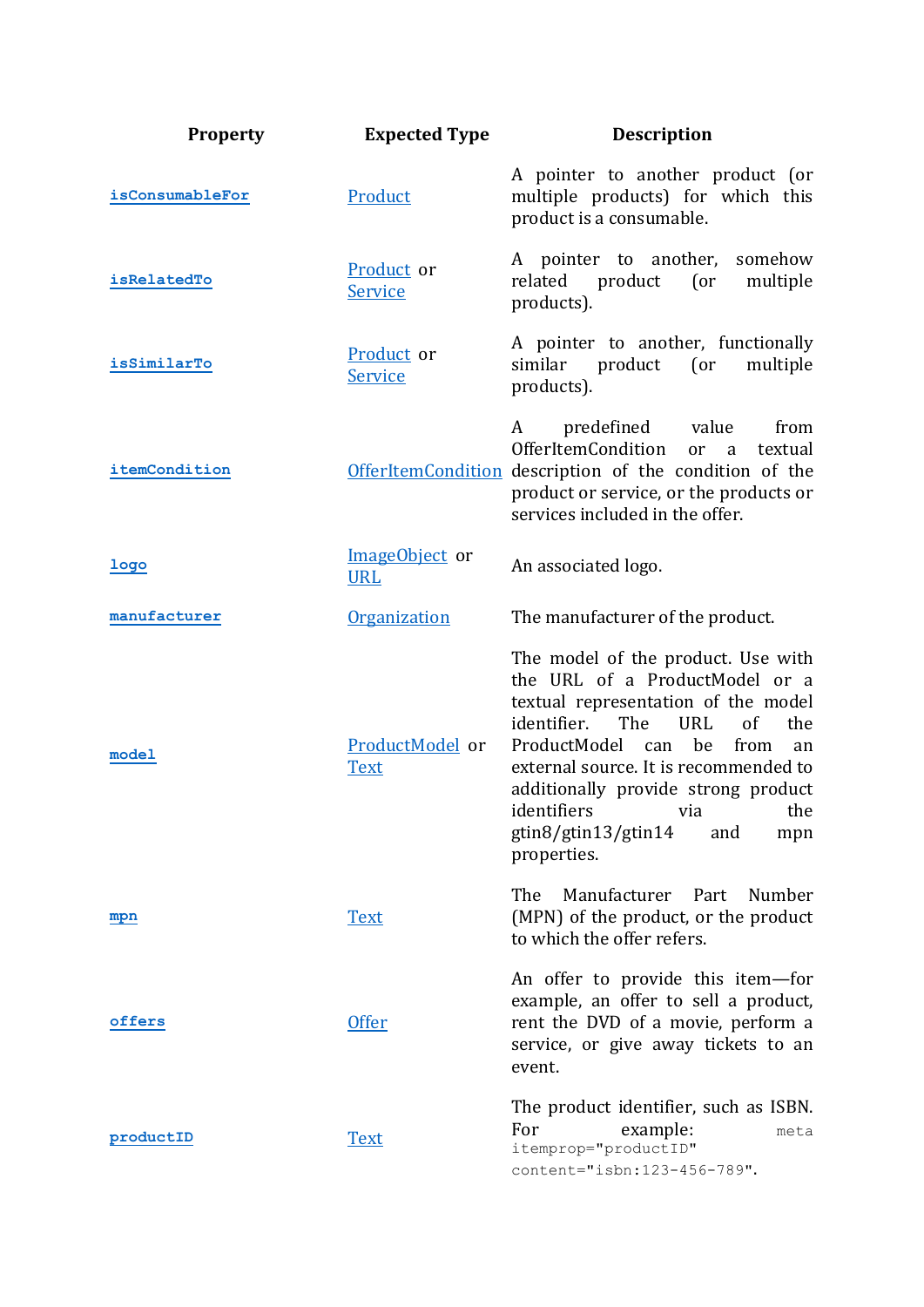| <b>Property</b>                | <b>Expected Type</b>                    | <b>Description</b>                                                                                                                                                                                                                                                                                                                                                                                                                                                                                                |
|--------------------------------|-----------------------------------------|-------------------------------------------------------------------------------------------------------------------------------------------------------------------------------------------------------------------------------------------------------------------------------------------------------------------------------------------------------------------------------------------------------------------------------------------------------------------------------------------------------------------|
| productionDate                 | Date                                    | The date of production of the item,<br>e.g. vehicle.                                                                                                                                                                                                                                                                                                                                                                                                                                                              |
| purchaseDate                   | <b>Date</b>                             | The date the item e.g. vehicle was<br>purchased by the current owner.                                                                                                                                                                                                                                                                                                                                                                                                                                             |
| releaseDate                    | <u>Date</u>                             | The release date of a product or<br>product model. This can be used to<br>distinguish the exact variant of a<br>product.                                                                                                                                                                                                                                                                                                                                                                                          |
| review                         | Review                                  | A review of the item. Supersedes<br>reviews.                                                                                                                                                                                                                                                                                                                                                                                                                                                                      |
| sku                            | <b>Text</b>                             | The Stock Keeping Unit (SKU), i.e. a<br>merchant-specific identifier for a<br>product or service, or the product to<br>which the offer refers.                                                                                                                                                                                                                                                                                                                                                                    |
| weight                         | <b>QuantitativeValue</b>                | The weight of the product or person.                                                                                                                                                                                                                                                                                                                                                                                                                                                                              |
| width                          | Distance or<br><b>QuantitativeValue</b> | The width of the item.                                                                                                                                                                                                                                                                                                                                                                                                                                                                                            |
| <b>Properties from Thing</b>   |                                         |                                                                                                                                                                                                                                                                                                                                                                                                                                                                                                                   |
| additionalType                 | <b>URL</b>                              | An additional type for the item,<br>typically used for<br>adding<br>more<br>specific<br>from<br>external<br>types<br>vocabularies in microdata syntax.<br>This is<br>relationship<br>between<br>a<br>something and a class that the thing is<br>in. In RDFa syntax, it is better to use<br>the native RDFa syntax - the 'typeof'<br>for<br>multiple<br>attribute<br>$\blacksquare$<br>types.<br>Schema.org tools may have only<br>weaker understanding of extra types,<br>in particular those defined externally. |
| alternateName                  | <b>Text</b>                             | An alias for the item.                                                                                                                                                                                                                                                                                                                                                                                                                                                                                            |
| description                    | <b>Text</b>                             | A description of the item.                                                                                                                                                                                                                                                                                                                                                                                                                                                                                        |
| disambiguatingDescription Text |                                         | A sub property of description. A short<br>description of the item used to<br>disambiguate from other, similar<br>Information<br>from<br>items.<br>other<br>properties (in particular, name) may                                                                                                                                                                                                                                                                                                                   |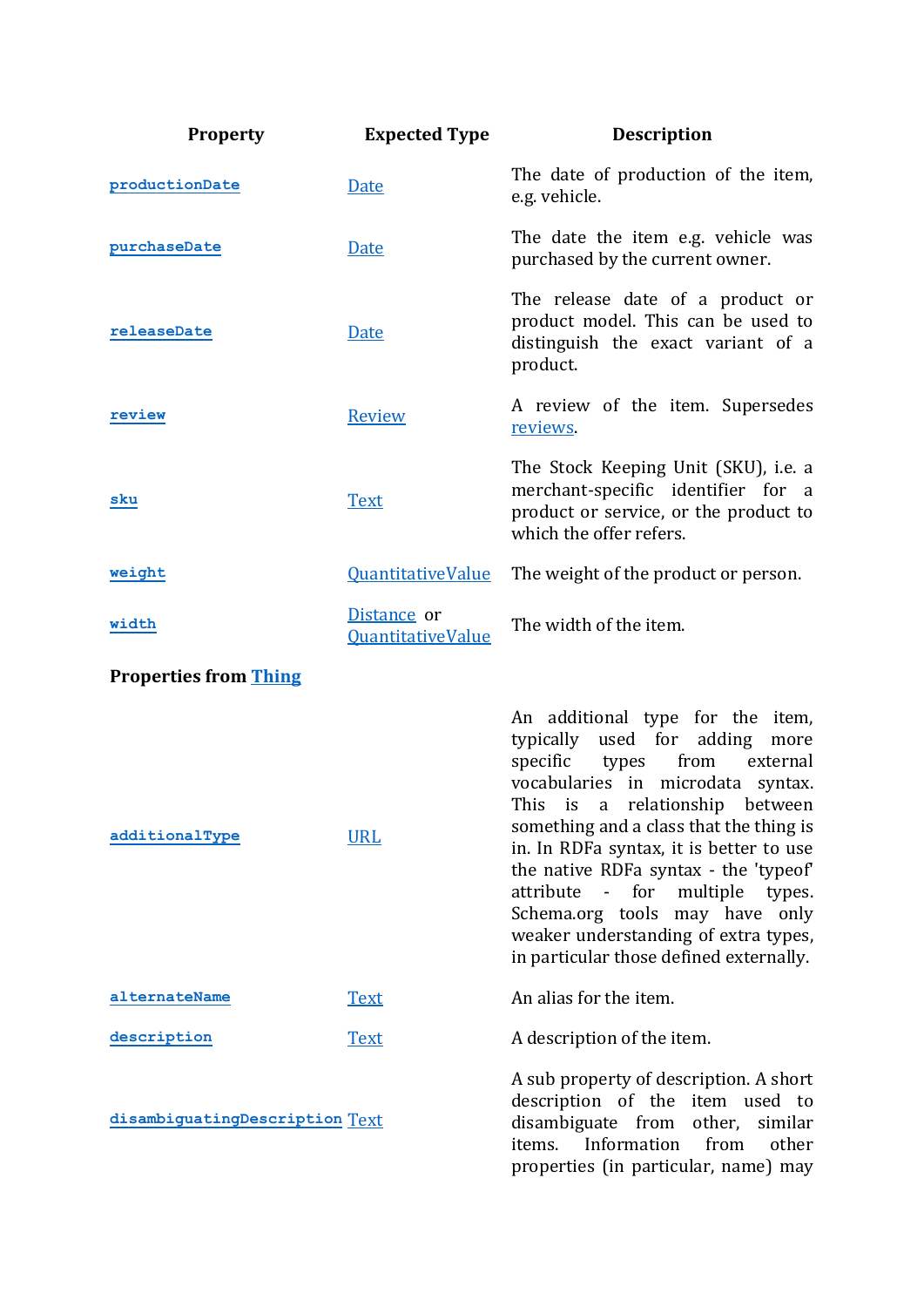| <b>Property</b>  | <b>Expected Type</b>          | <b>Description</b>                                                                                                                                                                                  |
|------------------|-------------------------------|-----------------------------------------------------------------------------------------------------------------------------------------------------------------------------------------------------|
|                  |                               | be necessary for the description to be<br>useful for disambiguation.                                                                                                                                |
| image            | ImageObject or<br><b>URL</b>  | An image of the item. This can be a<br>URL or a fully described ImageObject.                                                                                                                        |
| mainEntityOfPage | CreativeWork or<br><b>URL</b> | other<br>Indicates<br>page<br>(or<br>a<br>CreativeWork) for which this thing is<br>the main entity being described. See<br><u>background notes</u> for<br>details.<br>Inverse property: mainEntity. |
| name             | <b>Text</b>                   | The name of the item.                                                                                                                                                                               |
| potentialAction  | <b>Action</b>                 | Indicates a potential Action, which<br>describes an idealized action in which<br>this thing would play an 'object' role.                                                                            |
| sameAs           | <b>URL</b>                    | URL of a reference Web page that<br>unambiguously indicates the item's<br>identity. E.g. the URL of the item's<br>Wikipedia page, Freebase page, or<br>official website.                            |
| url              | <b>URL</b>                    | URL of the item.                                                                                                                                                                                    |

Instances of **Product** may appear as values for the following properties

| <b>Property</b>                   | <b>On Types</b>     | <b>Description</b>                                                                                                                                                                                                               |
|-----------------------------------|---------------------|----------------------------------------------------------------------------------------------------------------------------------------------------------------------------------------------------------------------------------|
| isAccessoryOrSparePartFor Product |                     | A pointer to another product (or<br>multiple products) for which this<br>product is an accessory or spare<br>part.                                                                                                               |
| isBasedOn                         | <b>CreativeWork</b> | A resource that was used in the<br>creation of this resource. This<br>term can be repeated for multiple<br>For<br>example,<br>sources.<br>http://example.com/great-<br>multiplication-intro.html.<br>Supersedes is Based On Url. |
| isConsumableFor                   | Product             | A pointer to another product (or<br>multiple products) for which this<br>product is a consumable.                                                                                                                                |
| isRelatedTo                       | Product or          | A pointer to another, somehow                                                                                                                                                                                                    |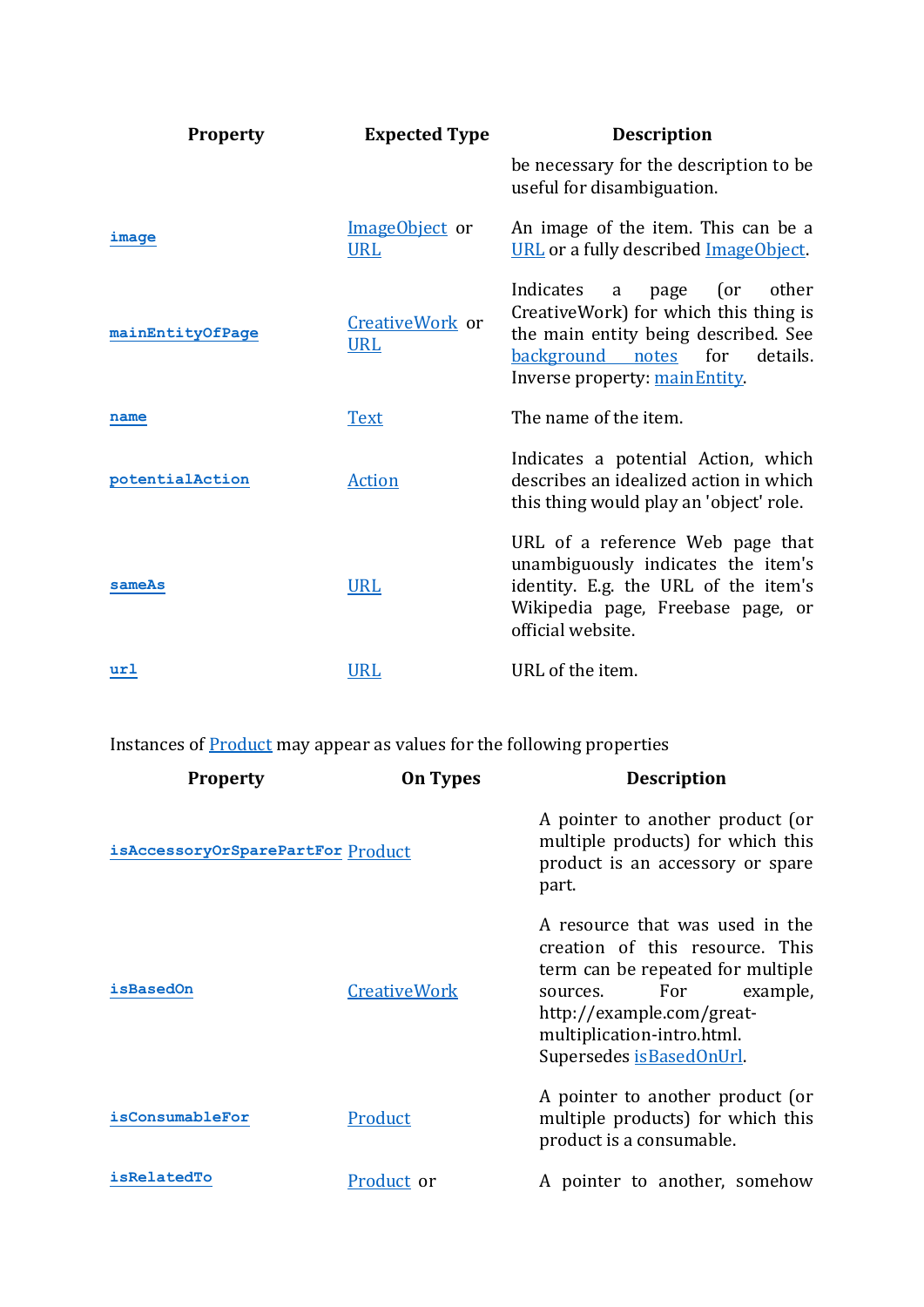| <b>Property</b>  | <b>On Types</b>                                                | <b>Description</b>                                                                                                                                                                                                                                                               |
|------------------|----------------------------------------------------------------|----------------------------------------------------------------------------------------------------------------------------------------------------------------------------------------------------------------------------------------------------------------------------------|
|                  | Service                                                        | related product (or<br>multiple<br>products).                                                                                                                                                                                                                                    |
| isSimilarTo      | Product or<br><b>Service</b>                                   | A pointer to another, functionally<br>similar product (or<br>multiple<br>products).                                                                                                                                                                                              |
| itemOffered      | Demand or<br><b>Offer</b>                                      | The item being offered.                                                                                                                                                                                                                                                          |
| itemShipped      | ParcelDelivery                                                 | Item(s) being shipped.                                                                                                                                                                                                                                                           |
| orderedItem      | Order or<br>OrderItem                                          | The item ordered.                                                                                                                                                                                                                                                                |
| owns             | Organization or<br>Person                                      | Products<br>owned<br>the<br>by<br>organization or person.                                                                                                                                                                                                                        |
| productSupported | ContactPoint                                                   | The product or service this<br>support contact point is related to<br>(such as product support for a<br>particular product line). This can<br>be a specific product or product<br>line (e.g. "iPhone") or a general<br>category of products or services<br>(e.g. "smartphones"). |
| typeOfGood       | OwnershipInfo or<br>TypeAndQuantityNode value is referring to. | The product that this structured                                                                                                                                                                                                                                                 |

## **More specific Types**

- [IndividualProduct](http://schema.org/IndividualProduct)
- [ProductModel](http://schema.org/ProductModel)
- [SomeProducts](http://schema.org/SomeProducts)
- [Vehicle](http://schema.org/Vehicle)

## **I.1.1.2 Acknowledgement**

This term [uses](http://blog.schema.org/2012/11/good-relations-and-schemaorg.html) terminology from the GoodRelations Vocabulary for E-Commerce, created by Martin Hepp. GoodRelations is a data model for sharing e-commerce data on the Web. More information about GoodRelations can be found at [http://purl.org/goodrelations/.](http://purl.org/goodrelations/)

## **Examples**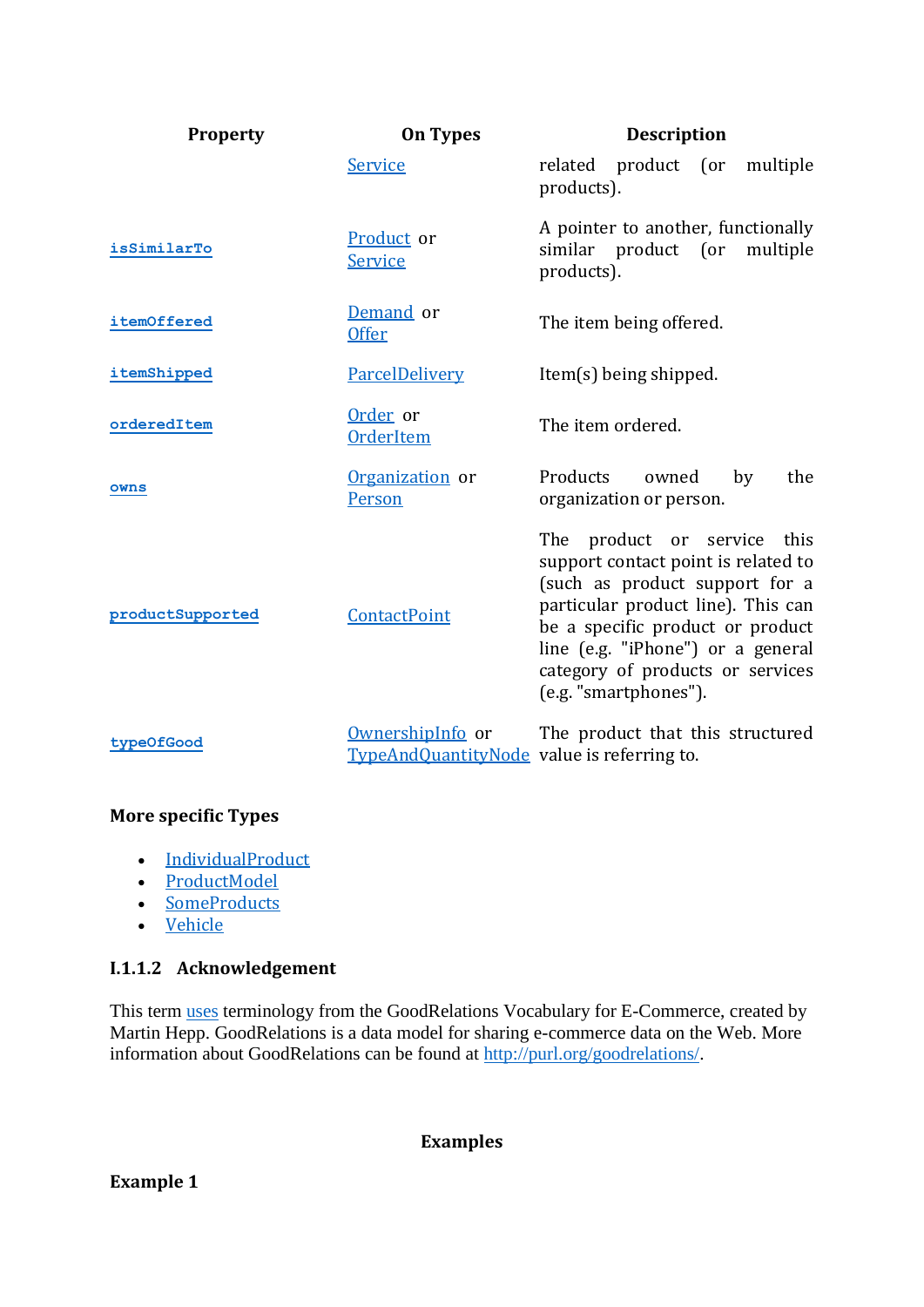#### Without Markup

```
Kenmore White 17" Microwave
   <img src="kenmore-microwave-17in.jpg" alt='Kenmore 17" Microwave' />
   Rated 3.5/5 based on 11 customer reviews
   $55.00
   In stock
   Product description:
   0.7 cubic feet countertop microwave. Has six preset cooking categories 
  and
   convenience features like Add-A-Minute and Child Lock.
   Customer reviews:
  Not a happy camper - by Ellie, April 1, 2011
   1/5 stars
   The lamp burned out and now I have to replace it.
   Value purchase - by Lucas, March 25, 2011
   4/5 stars
   Great microwave for the price. It is small and fits in my apartment.
   ...
Microdata
   <div itemscope itemtype="http://schema.org/Product">
     <span itemprop="name">Kenmore White 17" Microwave</span>
     <img itemprop="image" src="kenmore-microwave-17in.jpg" alt='Kenmore 
   17" Microwave' />
     <div itemprop="aggregateRating"
       itemscope itemtype="http://schema.org/AggregateRating">
      Rated <span itemprop="ratingValue">3.5</span>/5
     based on <span itemprop="reviewCount">11</span> customer reviews
     </div>
     <div itemprop="offers" itemscope itemtype="http://schema.org/Offer">
       <!--price is 1000, a number, with locale-specific thousands 
   separator
       and decimal mark, and the $ character is marked up with the
       machine-readable code "USD" -->
       <span itemprop="priceCurrency" content="USD">$</span><span
             itemprop="price" content="1000.00">1,000.00</span>
       <link itemprop="availability" href="http://schema.org/InStock" />In 
   stock
     \langle div>
     Product description:
     <span itemprop="description">0.7 cubic feet countertop microwave.
     Has six preset cooking categories and convenience features like
    Add-A-Minute and Child Lock.</span>
     Customer reviews:
     <div itemprop="review" itemscope itemtype="http://schema.org/Review">
       <span itemprop="name">Not a happy camper</span> -
       by <span itemprop="author">Ellie</span>,
       <meta itemprop="datePublished" content="2011-04-01">April 1, 2011
       <div itemprop="reviewRating" itemscope
   itemtype="http://schema.org/Rating">
         <meta itemprop="worstRating" content = "1">
         <span itemprop="ratingValue">1</span>/
         <span itemprop="bestRating">5</span>stars
       </div>
```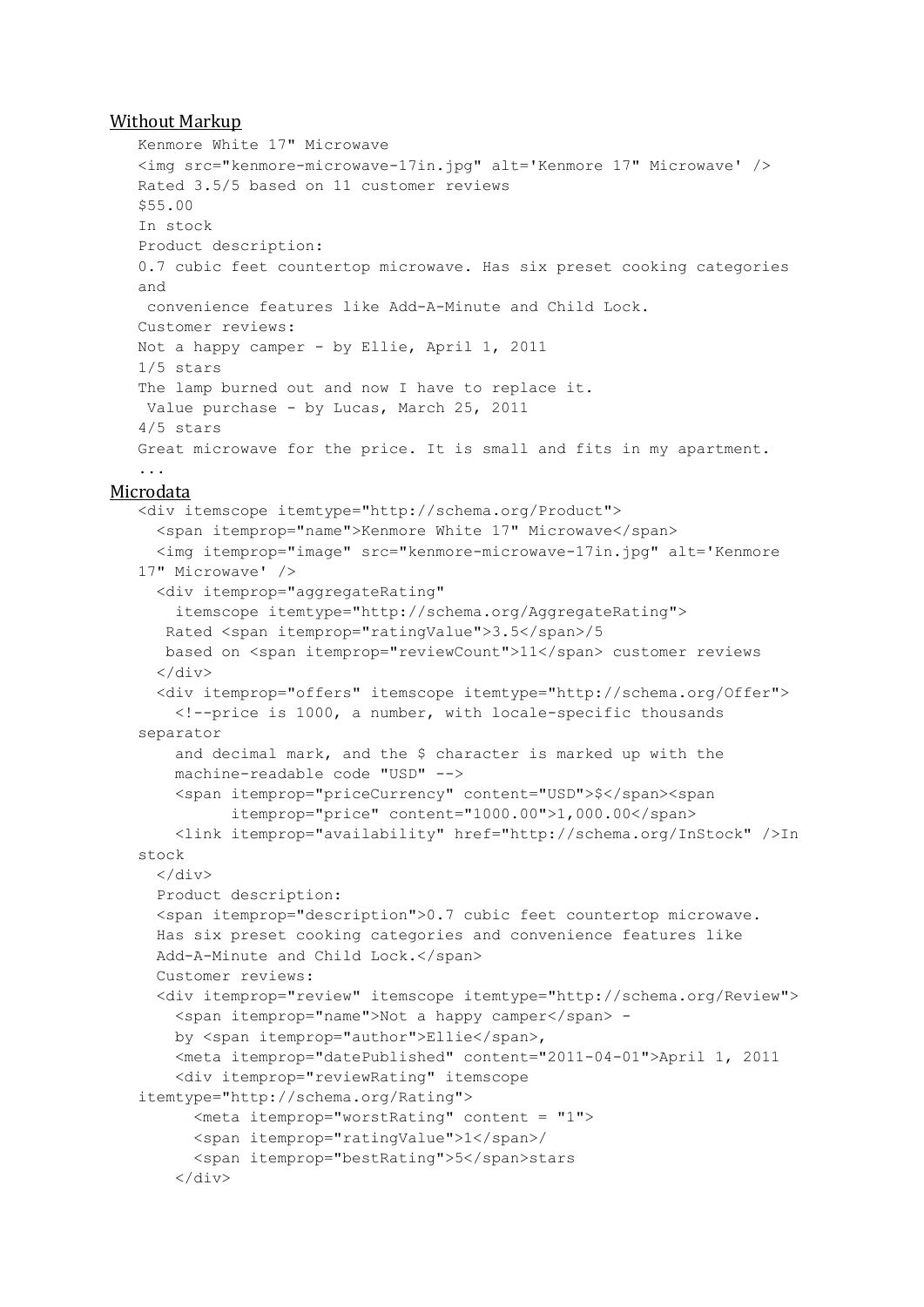```
<span itemprop="description">The lamp burned out and now I have to 
replace
    it. </span>
  \langle/div\rangle<div itemprop="review" itemscope itemtype="http://schema.org/Review">
    <span itemprop="name">Value purchase</span> -
    by <span itemprop="author">Lucas</span>,
    <meta itemprop="datePublished" content="2011-03-25">March 25, 2011
    <div itemprop="reviewRating" itemscope
itemtype="http://schema.org/Rating">
      <meta itemprop="worstRating" content = "1"/>
      <span itemprop="ratingValue">4</span>/
      <span itemprop="bestRating">5</span>stars
    \langle/div\rangle<span itemprop="description">Great microwave for the price. It is 
small and
   fits in my apartment.</span>
  \langle/div\rangle...
\langle/div\rangle
```
#### RDFa

```
<div vocab="http://schema.org/" typeof="Product">
 <span property="name">Kenmore White 17" Microwave</span>
  <img property="image" src="kenmore-microwave-17in.jpg" alt='Kenmore 
17" Microwave' />
 <div property="aggregateRating"
     typeof="AggregateRating">
  Rated <span property="ratingValue">3.5</span>/5
  based on <span property="reviewCount">11</span> customer reviews
 \langle div>
  <div property="offers" typeof="Offer">
   <!--price is 1000, a number, with locale-specific thousands 
separator
        and decimal mark, and the $ character is marked up with the
       machine-readable code "USD" -->
   <span property="priceCurrency" content="USD">$</span><span
      property="price" content="1000.00">1,000.00</span>
    <link property="availability" href="http://schema.org/InStock" />In 
stock
 \langle/div\rangleProduct description:
 <span property="description">0.7 cubic feet countertop microwave.
 Has six preset cooking categories and convenience features like
 Add-A-Minute and Child Lock.</span>
 Customer reviews:
  <div property="review" typeof="Review">
    <span property="name">Not a happy camper</span> -
   by <span property="author">Ellie</span>,
   <meta property="datePublished" content="2011-04-01">April 1, 2011
   <div property="reviewRating" typeof="Rating">
      <meta property="worstRating" content = "1">
      <span property="ratingValue">1</span>/
      <span property="bestRating">5</span>stars
```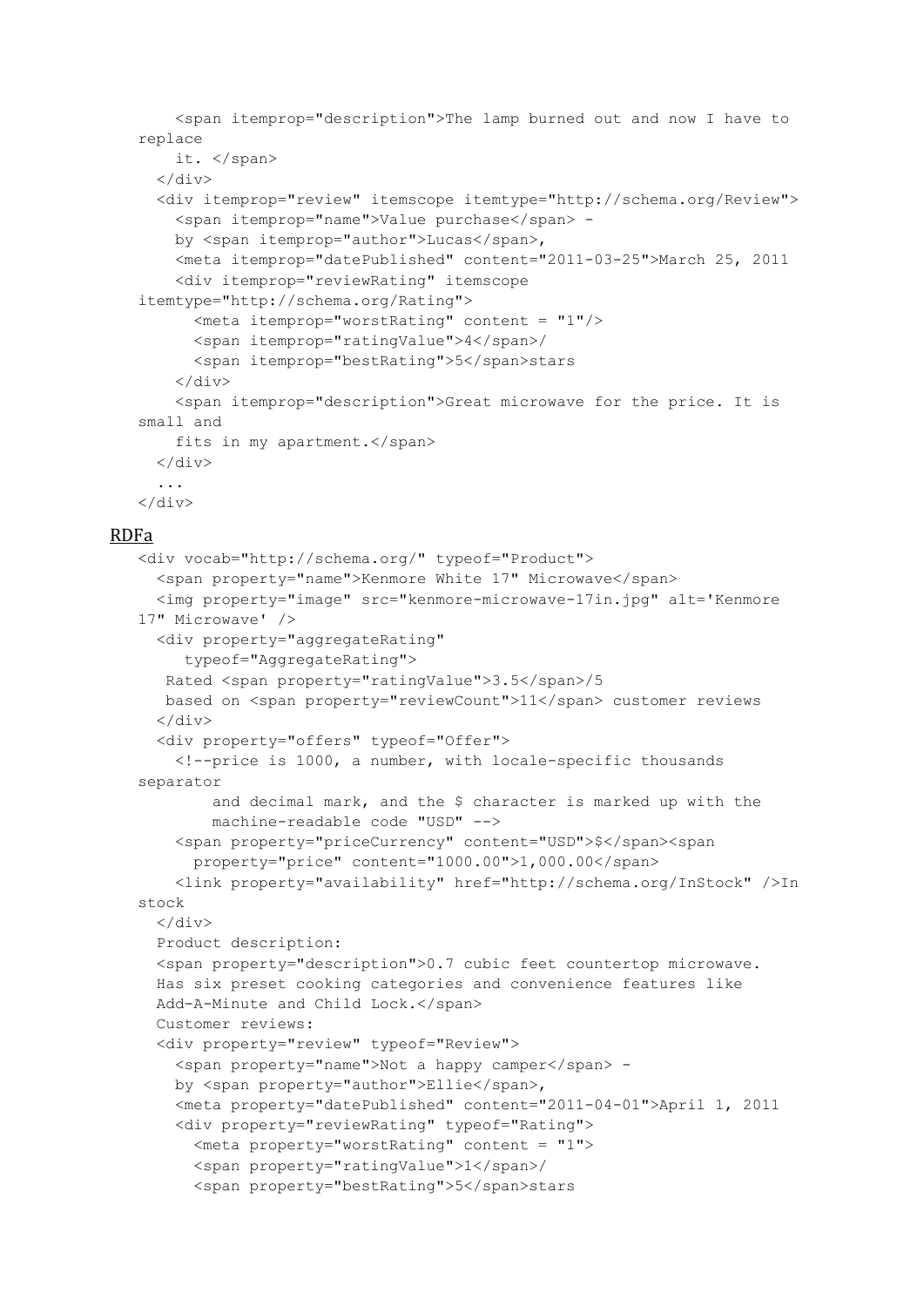```
</div>
    <span property="description">The lamp burned out and now I have to 
replace
   it. </span>
  \langle/div>
  <div property="review" typeof="Review">
    <span property="name">Value purchase</span> -
    by <span property="author">Lucas</span>,
    <meta property="datePublished" content="2011-03-25">March 25, 2011
    <div property="reviewRating" typeof="Rating">
      \leqmeta property="worstRating" content = "1"/>
      <span property="ratingValue">4</span>/
      <span property="bestRating">5</span>stars
    \langle/div\rangle<span property="description">Great microwave for the price. It is 
small and
   fits in my apartment.</span>
  \langle/div\rangle...
\langle/div\rangle
```
#### JSON-LD

```
<script type="application/ld+json">
{
  "@context": "http://schema.org",
  "@type": "Product",
  "aggregateRating": {
    "@type": "AggregateRating",
    "ratingValue": "3.5",
   "reviewCount": "11"
  },
  "description": "0.7 cubic feet countertop microwave. Has six preset 
cooking categories and convenience features like Add-A-Minute and Child 
Lock.",
  "name": "Kenmore White 17\" Microwave",
  "image": "kenmore-microwave-17in.jpg",
  "offers": {
    "@type": "Offer",
    "availability": "http://schema.org/InStock",
    "price": "55.00",
    "priceCurrency": "USD"
  },
  "review": [
    {
      "@type": "Review",
      "author": "Ellie",
      "datePublished": "2011-04-01",
      "description": "The lamp burned out and now I have to replace 
it.",
      "name": "Not a happy camper",
      "reviewRating": {
        "@type": "Rating",
```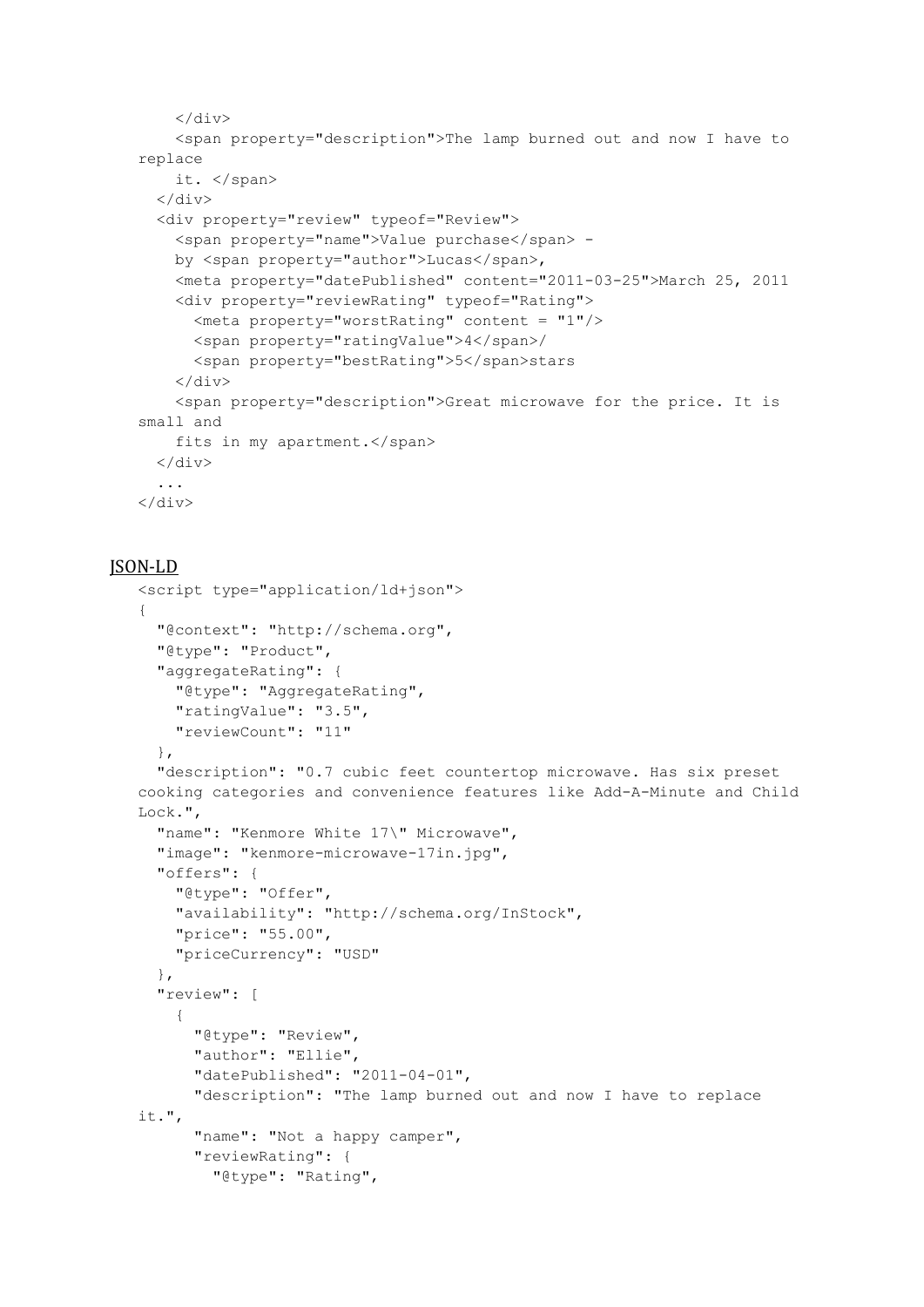```
"bestRating": "5",
        "ratingValue": "1",
        "worstRating": "1"
      }
    },
    {
      "@type": "Review",
      "author": "Lucas",
      "datePublished": "2011-03-25",
      "description": "Great microwave for the price. It is small and 
fits in my apartment.",
      "name": "Value purchase",
      "reviewRating": {
        "@type": "Rating",
        "bestRating": "5",
        "ratingValue": "4",
        "worstRating": "1"
      }
    }
  ]
}
</script>
```
### **Example 2**

#### Without Markup

```
<img src="dell-30in-lcd.jpg" alt="A Dell UltraSharp monitor" />
Dell UltraSharp 30" LCD Monitor
87 out of 100 based on 24 user ratings
$1250 to $1495 from 8 sellers
Sellers:
<a href="save-a-lot-monitors.com/dell-30.html">
 Save A Lot Monitors - $1250</a>
<a href="jondoe-gadgets.com/dell-30.html">
 Jon Doe's Gadgets - $1350</a>
...
```
### Microdata

```
<div itemscope itemtype="http://schema.org/Product">
  <img itemprop="image" src="dell-30in-lcd.jpg" alt="A Dell UltraSharp 
monitor"/>
  <span itemprop="name">Dell UltraSharp 30" LCD Monitor</span>
  <div itemprop="aggregateRating"
    itemscope itemtype="http://schema.org/AggregateRating">
    <span itemprop="ratingValue">87</span>
    out of <span itemprop="bestRating">100</span>
    based on <span itemprop="ratingCount">24</span> user ratings
  \langle/div\rangle<div itemprop="offers" itemscope
itemtype="http://schema.org/AggregateOffer">
    <span itemprop="lowPrice">$1250</span>
```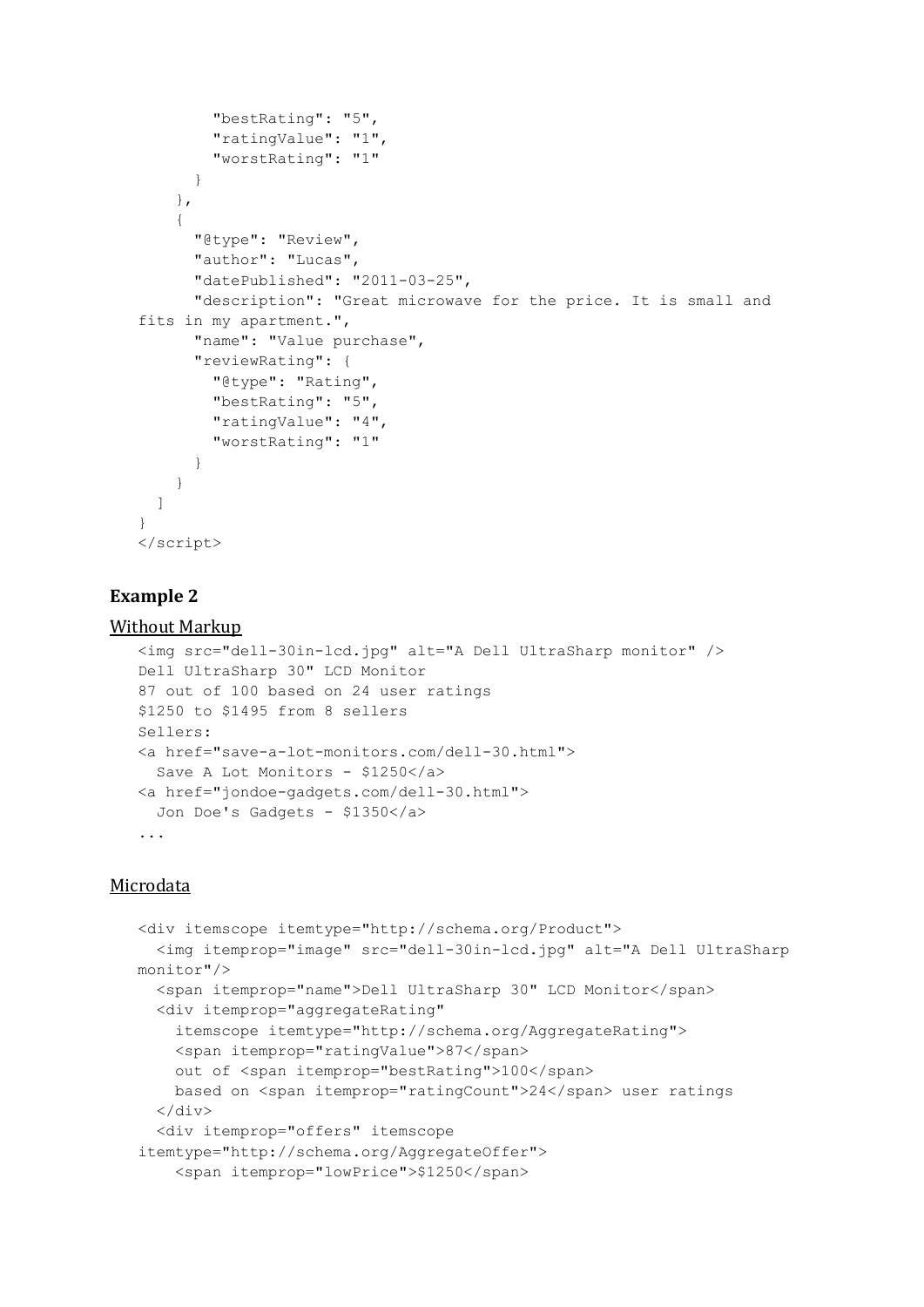```
to <span itemprop="highPrice">$1495</span>
    from <span itemprop="offerCount">8</span> sellers
    Sellers:
    <div itemprop="offers" itemscope itemtype="http://schema.org/Offer">
        <a itemprop="url" href="save-a-lot-monitors.com/dell-30.html">
        Save A Lot Monitors - $1250</a>
    </div>
    <div itemprop="offers" itemscope itemtype="http://schema.org/Offer">
        <a itemprop="url" href="jondoe-gadgets.com/dell-30.html">
        Jon Doe's Gadgets - $1350</a>
    \langle/div\rangle\langlediv>...
</div>
```
#### RDFa

```
<div vocab="http://schema.org/" typeof="Product">
  <img property="image" src="dell-30in-lcd.jpg" alt="A Dell UltraSharp 
monitor"/>
  <span property="name">Dell UltraSharp 30" LCD Monitor</span>
  <div property="aggregateRating"
     typeof="AggregateRating">
    <span property="ratingValue">87</span>
    out of <span property="bestRating">100</span>
    based on <span property="ratingCount">24</span> user ratings
  \langlediv><div property="offers" typeof="AggregateOffer">
    <span property="lowPrice">$1250</span>
    to <span property="highPrice">$1495</span>
    from <span property="offerCount">8</span> sellers
  Sellers:
  <div property="offers" typeof="Offer">
    <a property="url" href="save-a-lot-monitors.com/dell-30.html">
     Save A Lot Monitors - $1250</a>
  </div>
  <div property="offers" typeof="Offer">
    <a property="url" href="jondoe-gadgets.com/dell-30.html">
     Jon Doe's Gadgets - $1350</a>
  \langle div>
  ...
\langlediv>
```
#### JSON-LD

```
<script type="application/ld+json">
{
 "@context": "http://schema.org",
  "@type": "Product",
  "aggregateRating": {
    "@type": "AggregateRating",
    "bestRating": "100",
    "ratingCount": "24",
    "ratingValue": "87"
```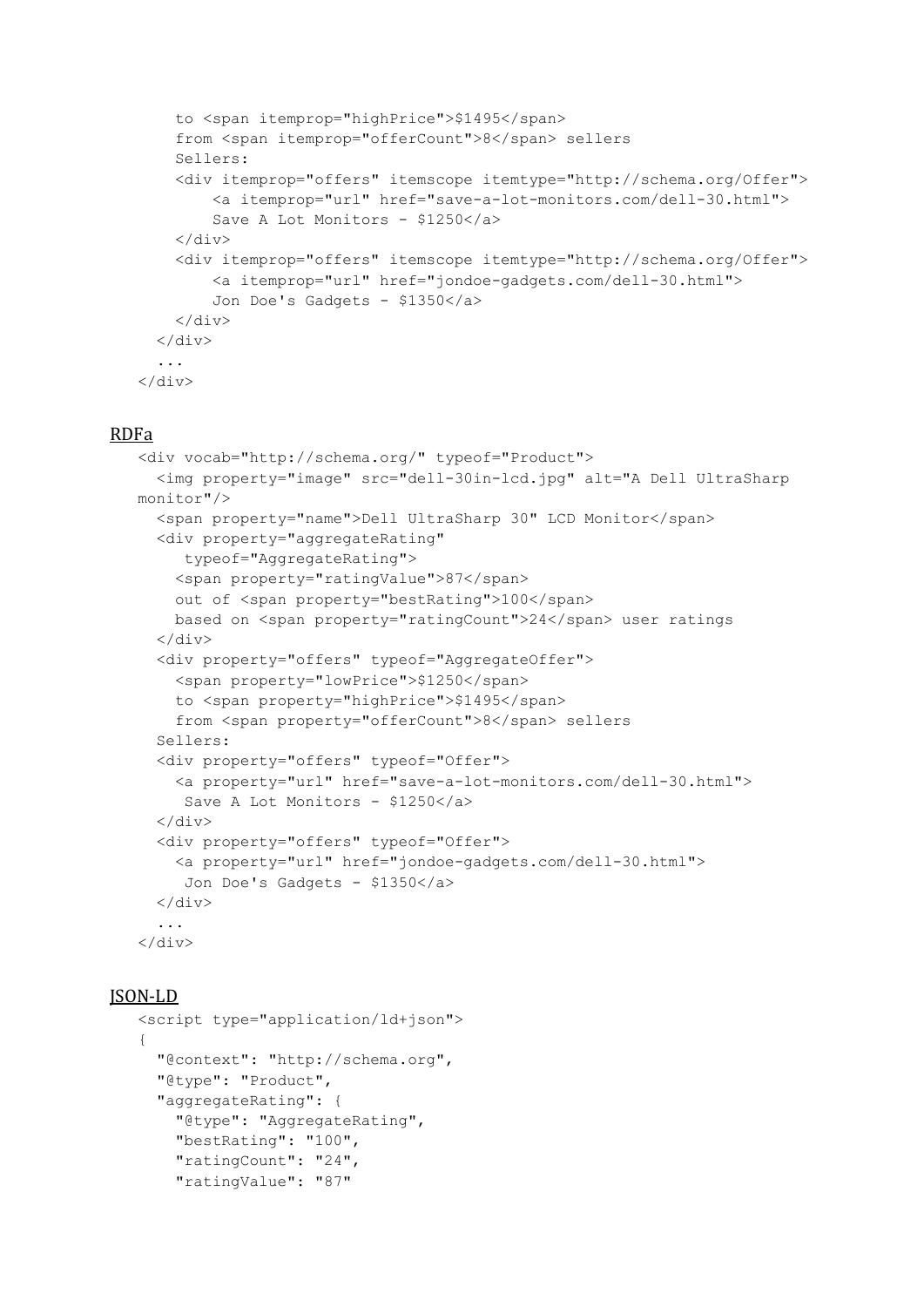```
},
  "image": "dell-30in-lcd.jpg",
  "name": "Dell UltraSharp 30\" LCD Monitor",
  "offers": {
    "@type": "AggregateOffer",
    "highPrice": "$1495",
    "lowPrice": "$1250",
    "offerCount": "8",
    "offers": [
      {
        "@type": "Offer",
        "url": "save-a-lot-monitors.com/dell-30.html"
      },
      {
        "@type": "Offer",
        "url": "jondoe-gadgets.com/dell-30.html"
      }
    ]
  }
}
</script>
```
## **Example 3**

### Without Markup

```
<div>
     <!-- http://multivarki.ru?filters%5Bprice%5D%5BLTE%5D=39600 -->
     <span>315</span>
     <div>
       <img alt="Photo of product"
   src="http://img01.multivarki.ru.ru/c9/f1/a5fe6642-18d0-47ad-b038-
   6fca20f1c923.jpeg" />
       <a href="http://multivarki.ru/brand_502/">
          <span>BRAND 502</span>
       </a>
       <div>
         <span>4399 р.</span>
       \langle/div>...
       <div>
       ...
       \langlediv>
     \langle div>
   \langle/div\rangleMicrodata
```

```
<div itemscope itemtype="http://schema.org/ItemList">
  <link itemprop="url"
href="http://multivarki.ru?filters%5Bprice%5D%5BLTE%5D=39600" />
  <span itemprop="numberOfItems">315</span>
  <div itemprop="itemListElement" itemscope
itemtype="http://schema.org/Product">
    <img alt="Photo of product" itemprop="image"
```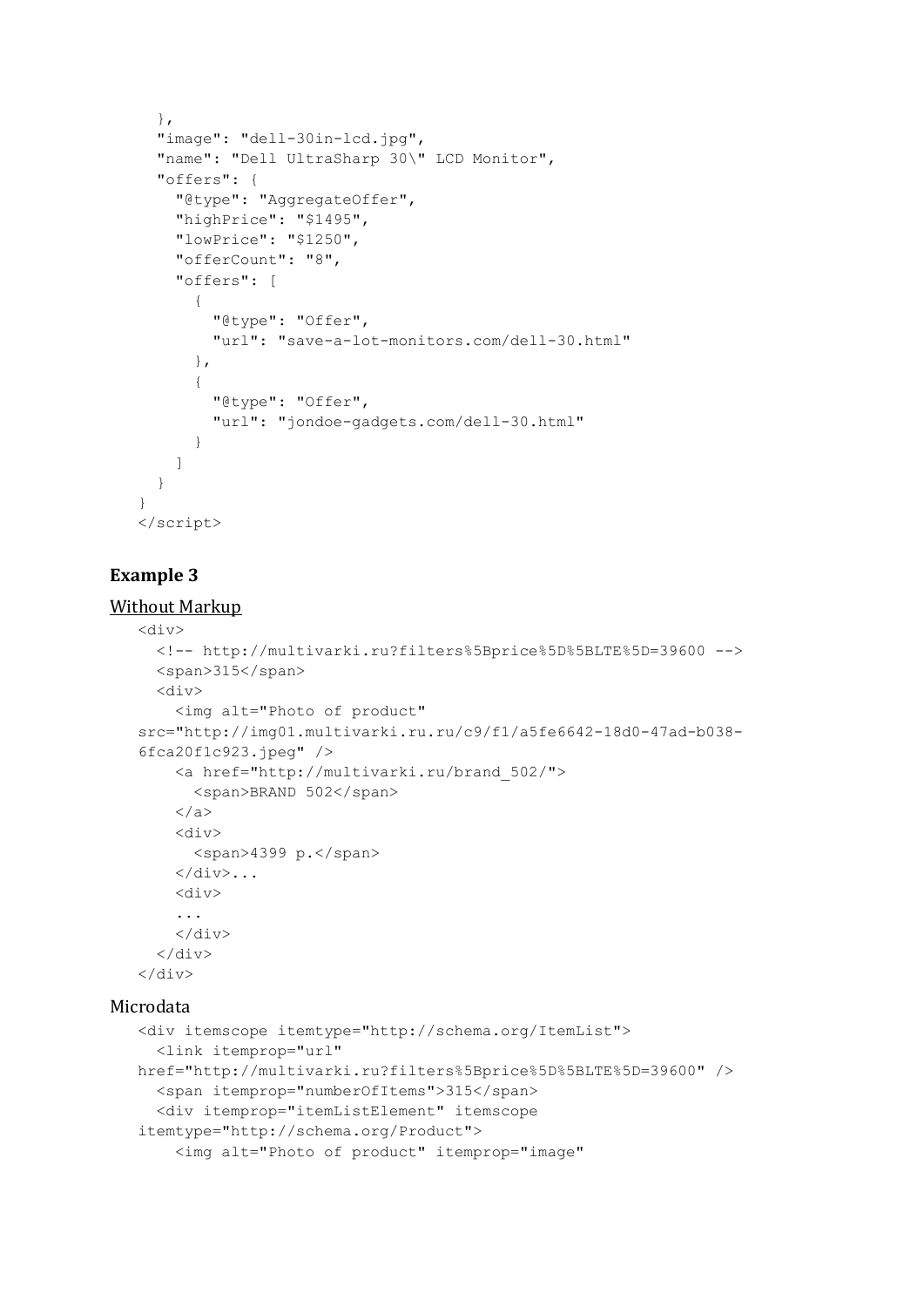```
src="http://img01.multivarki.ru.ru/c9/f1/a5fe6642-18d0-47ad-b038-
   6fca20f1c923.jpeg" />
       <a itemprop="url" href="http://multivarki.ru/brand_502/">
         <span itemprop="name">BRAND 502</span>
       </a>
       <div itemprop="offers" itemscope itemtype="http://schema.org/Offer">
         <span itemprop="price">4399 р.</span>
       \langle/div>...
       <div itemprop="itemListElement"
   itemtype="http://schema.org/Product">
       ...
       \langlediv>\langle/div\rangle</div>
RDFa
```

```
<div vocab="http://schema.org/" typeof="ItemList">
  <link property="url"
href="http://multivarki.ru?filters%5Bprice%5D%5BLTE%5D=39600" />
  <span property="numberOfItems">315</span>
  <div property="itemListElement" typeof="Product">
    <img property="image" alt="Photo of product"
     src="http://img01.multivarki.ru.ru/c9/f1/a5fe6642-18d0-47ad-b038-
6fca20f1c923.jpg<a property="url" href="http://multivarki.ru/brand_502/">
      <span property="name">BRAND 502</span>
    </a>
    <div property="offers" typeof="http://schema.org/Offer">
      <meta property="schema:priceCurrency" content="RUB">руб
      <meta property="schema:price" content="4399.00">4 399,00
      <link property="schema:itemCondition"
href="http://schema.org/NewCondition">
    \langlediv>...
    <div property="itemListElement" typeof="Product">
    ...
    \langle/div\rangle\langle/div\rangle</div>
```
### JSON-LD

```
<script type="application/ld+json">
{
  "@context": "http://schema.org",
  "@type": "ItemList",
  "url": "http://multivarki.ru?filters%5Bprice%5D%5BLTE%5D=39600",
  "numberOfItems": "315",
  "itemListElement": [{
      "@type": "Product",
      "image": "http://img01.multivarki.ru.ru/c9/f1/a5fe6642-18d0-47ad-
b038-6fca20f1c923.jpeg",
      "url": "http://multivarki.ru/brand_502/",
```